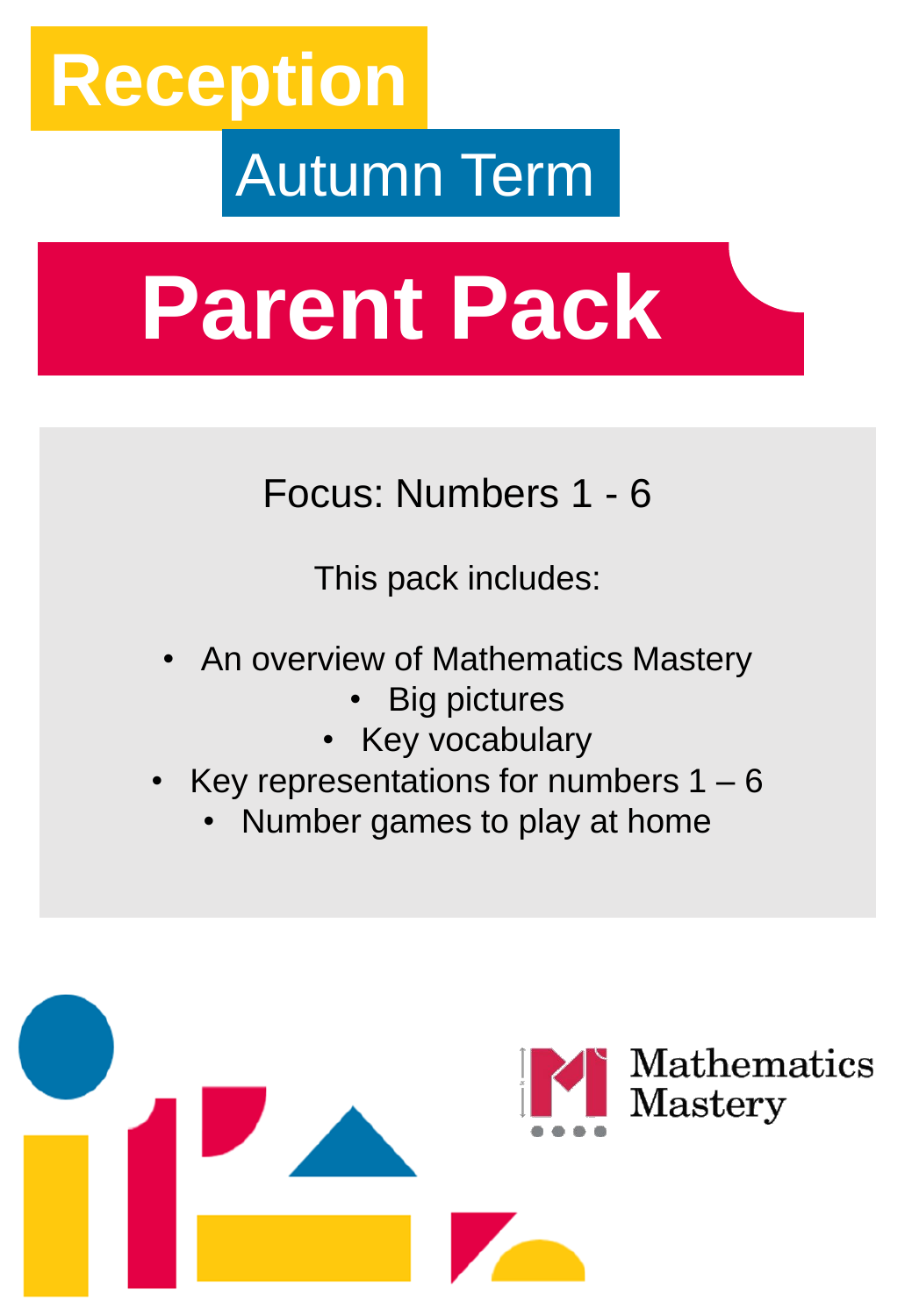## Mathematics Mastery

#### What is 'Mastery'?

The 'mastery approach' to teaching mathematics is the underlying principle of Mathematics Mastery. Instead of learning mathematical procedures by rote, we want your child to build a deep understanding of concepts which will enable them to apply their learning in different situations. To achieve this we aim to develop pupils' **Conceptual Understanding, Mathematical Thinking** and **Language and Communication.** (See diagram below).



#### Success for all

At school we believe **all** pupils can achieve success in maths. We encourage pupils to have a 'growth mindset' – a belief that effort leads to success and that challenges are opportunities to learn.

Here are a few tips to encourage your children at home with maths:

- $\checkmark$  Talk to your child about everyday maths
- $\checkmark$  Play games with them
- $\checkmark$  Value mistakes as learning opportunities
- $\checkmark$  Recognise that there is more than one way to work things out.
- $\checkmark$  Praise your child for effort over outcome.
- $\checkmark$  Avoid saying things like "I'm useless at maths".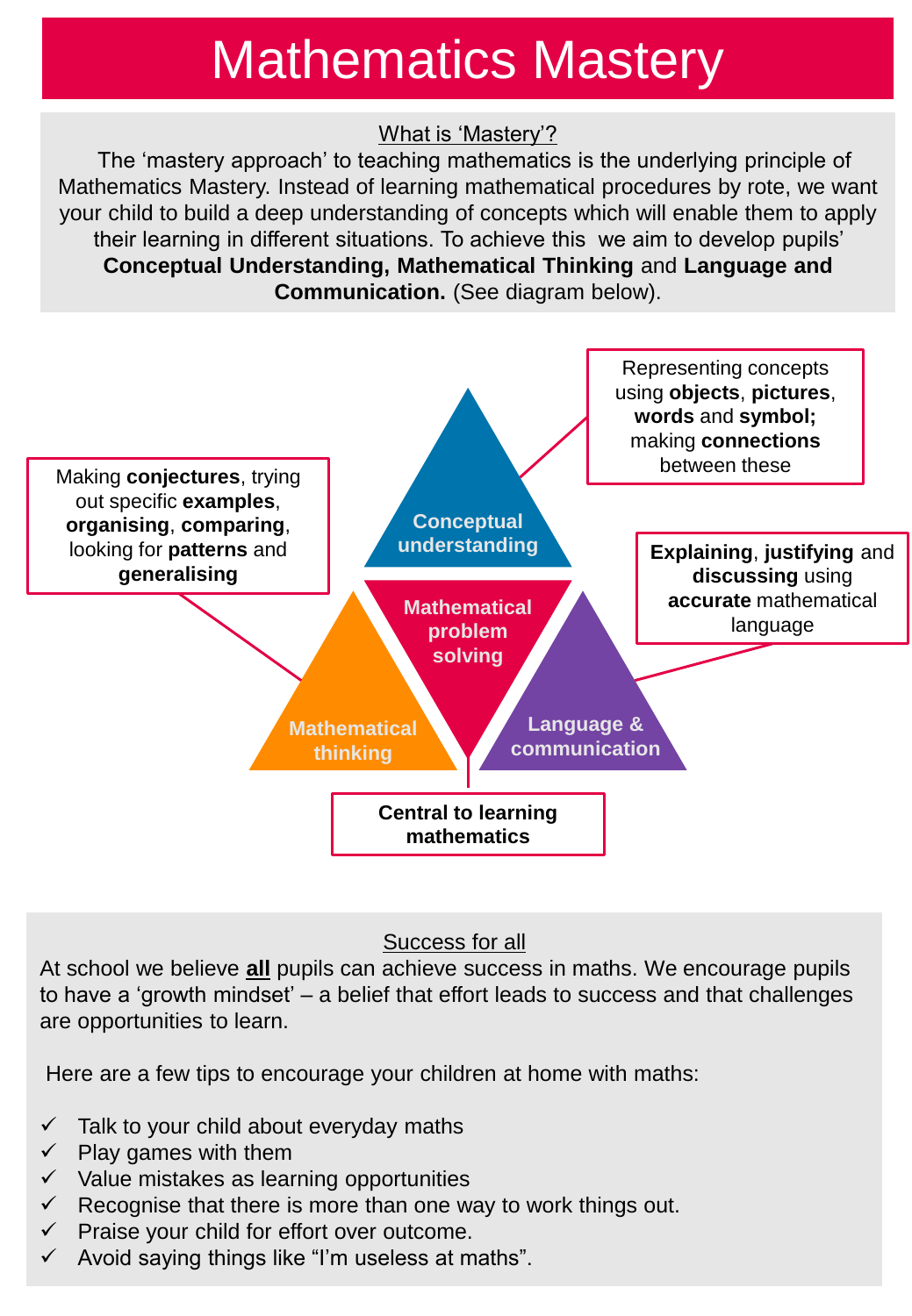### Autumn focus: Numbers 1- 6

#### Reception - Autumn Curriculum Map

| <b>Early</b><br>mathematical<br>experiences                                                                             | <b>Pattern and</b><br>early number                                                                                                                                | Numbers to 6                                                                                                                    | <b>Addition</b><br>and<br><b>subtraction</b>                                                                                               | <b>Measure</b>                                                                                     | <b>Shape</b><br>and<br>sorting                                                   | <b>Calend</b><br>ar and<br>time                                            |
|-------------------------------------------------------------------------------------------------------------------------|-------------------------------------------------------------------------------------------------------------------------------------------------------------------|---------------------------------------------------------------------------------------------------------------------------------|--------------------------------------------------------------------------------------------------------------------------------------------|----------------------------------------------------------------------------------------------------|----------------------------------------------------------------------------------|----------------------------------------------------------------------------|
| • Classifying<br>objects based on<br>one attribute<br>• Comparing<br>objects and sets<br>• Ordering<br>objects and sets | • Recognise,<br>describe, copy<br>and extend colour<br>and size patterns<br>• Count and<br>represent the<br>numbers 1 to 3<br>• Estimate and<br>check by counting | • Count up to six<br>objects<br>• One more or one<br>fewer<br>• Order numbers 1<br>- 6<br>• Conservation of<br>numbers within 6 | • Count up to<br>six objects<br>• One more or<br>one fewer<br>$\cdot$ Order<br>numbers $1 - 6$<br>• Conservation<br>of numbers<br>within 6 | Estimate.<br>order.<br>compare,<br>discuss<br>and<br>explore<br>capacity,<br>weight and<br>lengths | •Describe<br>and sort<br>$3-D$<br>shapes<br>• Describe<br>position<br>accurately | •Days of<br>the<br>week<br>and<br>seasons<br>•Seauen<br>ce daily<br>events |

This term one of our key focusses in Reception is developing understanding of numbers 1-6. Below are some of the key small steps pupils will be learning about:

> 5. Place numbers  $1 - 6$  in order 6. Recognise numerals  $1 - 6$

7. Explore one more and one less

9. Understand the concept of zero (0)

8. Addition and subtraction of numbers  $1 - 6$ 

- 1. Count 1, 2 and 3 reliably (using objects, images, sounds)
- 2. Create representations for numbers 1, 2 and 3.
- 3. Count numbers  $1 6$  reliably
- 4. Create representations for numbers  $1 6$

#### Key vocabulary for Reception – Numbers  $1 - 6$

| one $(1)$ |      | two $(2)$ three $(3)$ four $(4)$ five $(5)$ six $(6)$ |  |      | how many | count      |
|-----------|------|-------------------------------------------------------|--|------|----------|------------|
| more      |      | fewer greater less same different                     |  | next | before   | after      |
| zero (0)  | none | nothing part whole is equal to $(=)$                  |  |      | plus     | altogether |

#### **subtract minus**

The five frame is used to support early number skills. (Once pupils have a key understanding of numbers  $1 - 5$ , they will move on to using a ten frame.)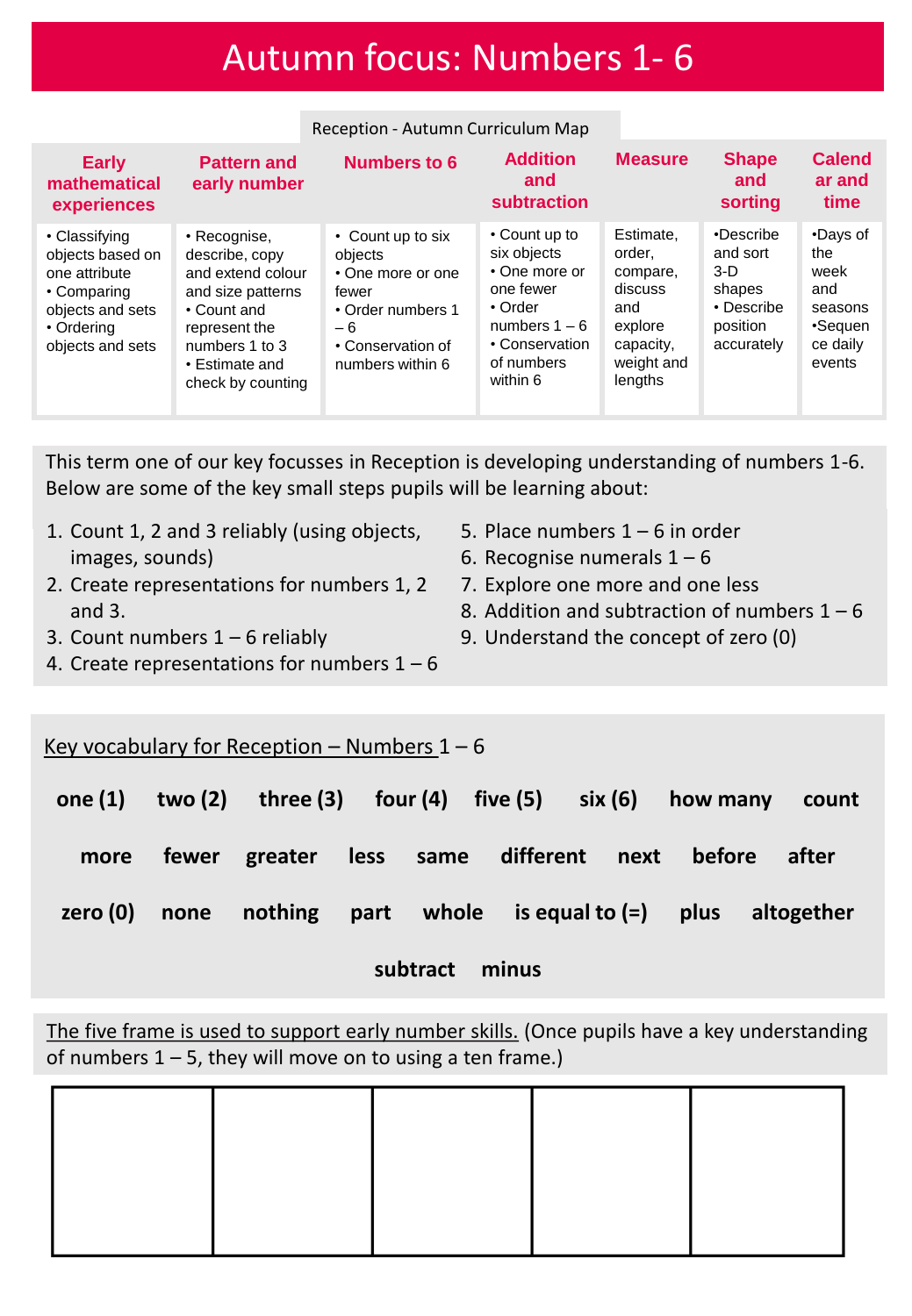## Big Pictures

What maths can you see? Discuss with your child at home using the key vocabulary on the previous page.



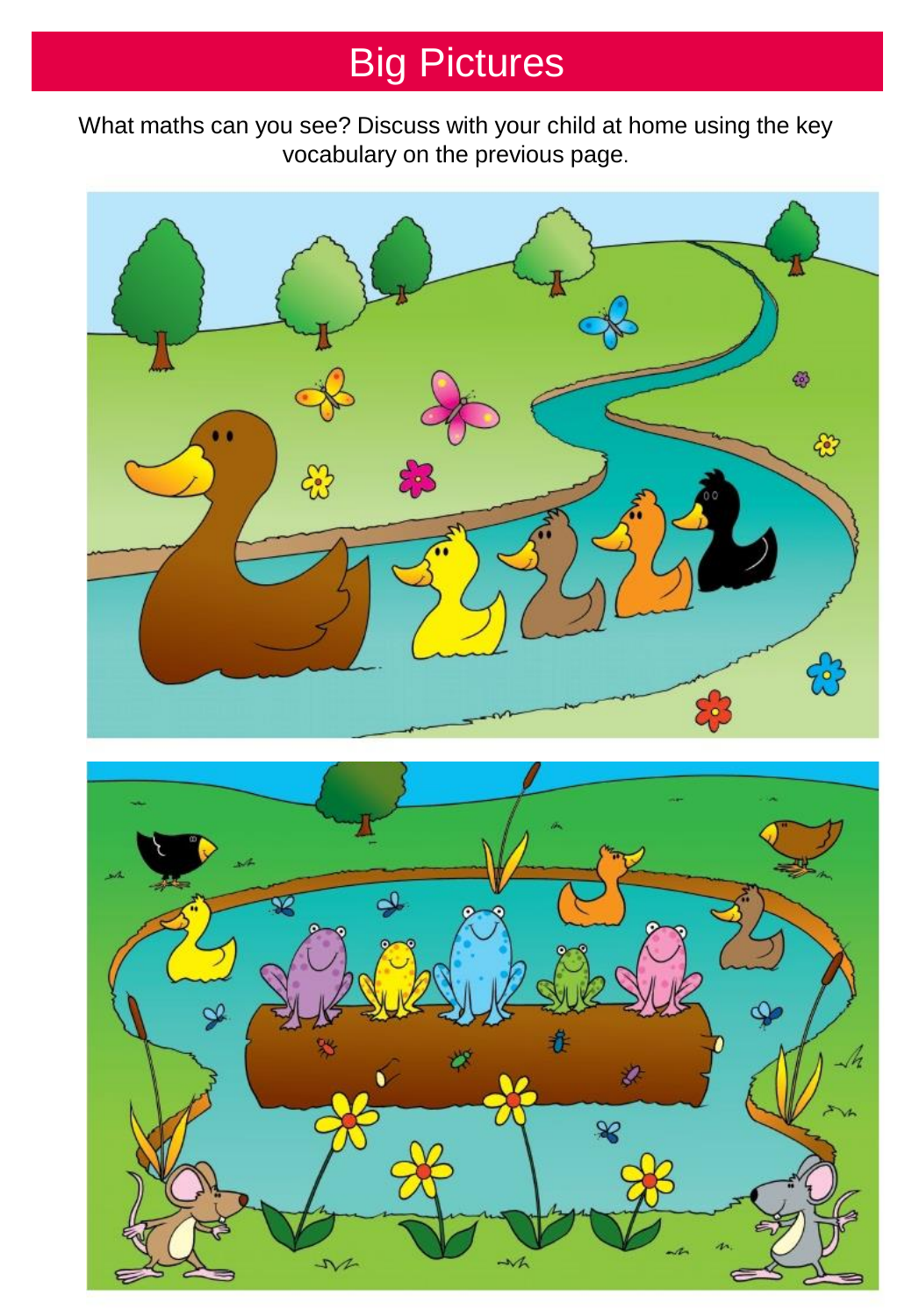### Try this at home – workshop games

**Flip and Create** 

2-4 players

one two three four five six more fewer less

**What you need:** 12 dot cards with a variety of dot patterns representing numbers 1 to 6 (see the following page) and counters/buttons/stones/cubes etc. (6 per person required).

**How to play:** Have the cards in a pile face don. The first player flips over one card. The rest of the players then use counters to replicate the arrangement of dots on his/her card and says the number out loud The dealer checks the results. The next player then flips over the next card and places it on top of the previous card. The players rearrange their counters. This continues until all the cards are used.

#### **Variations**

**More or fewer:** Each child can predict aloud whether the new card has more, fewer or the same number of dots as the previous card. The prediction is checked by the dealer, by observing whether counters need to be taken away or added.

**Create your own dot cards**: Change the arrangements or increase/decrease the number of dots on the cards.

#### **Pairs**

2 players

**What you need:** 12 dot cards with a variety of dot patterns representing numbers 1 to 6 (see the following page.)

**How to play:** Spread all the cards out face down. The first player turns over any two cards. If they are a pair (i.e. have the same number of dots), the player removes the cards and scores a point. If they are not a pair, both cards are turned back down in their places. The second player then turns over two cards and so on. When all the cards have been matched, the player with more pairs wins.

#### **Variations**

- 1. Increase the number of pairs of cards used.
- 2. Use a greater number of dots on the cards.
- 3. Pair a dot card with a numeral card.

one two three four five six